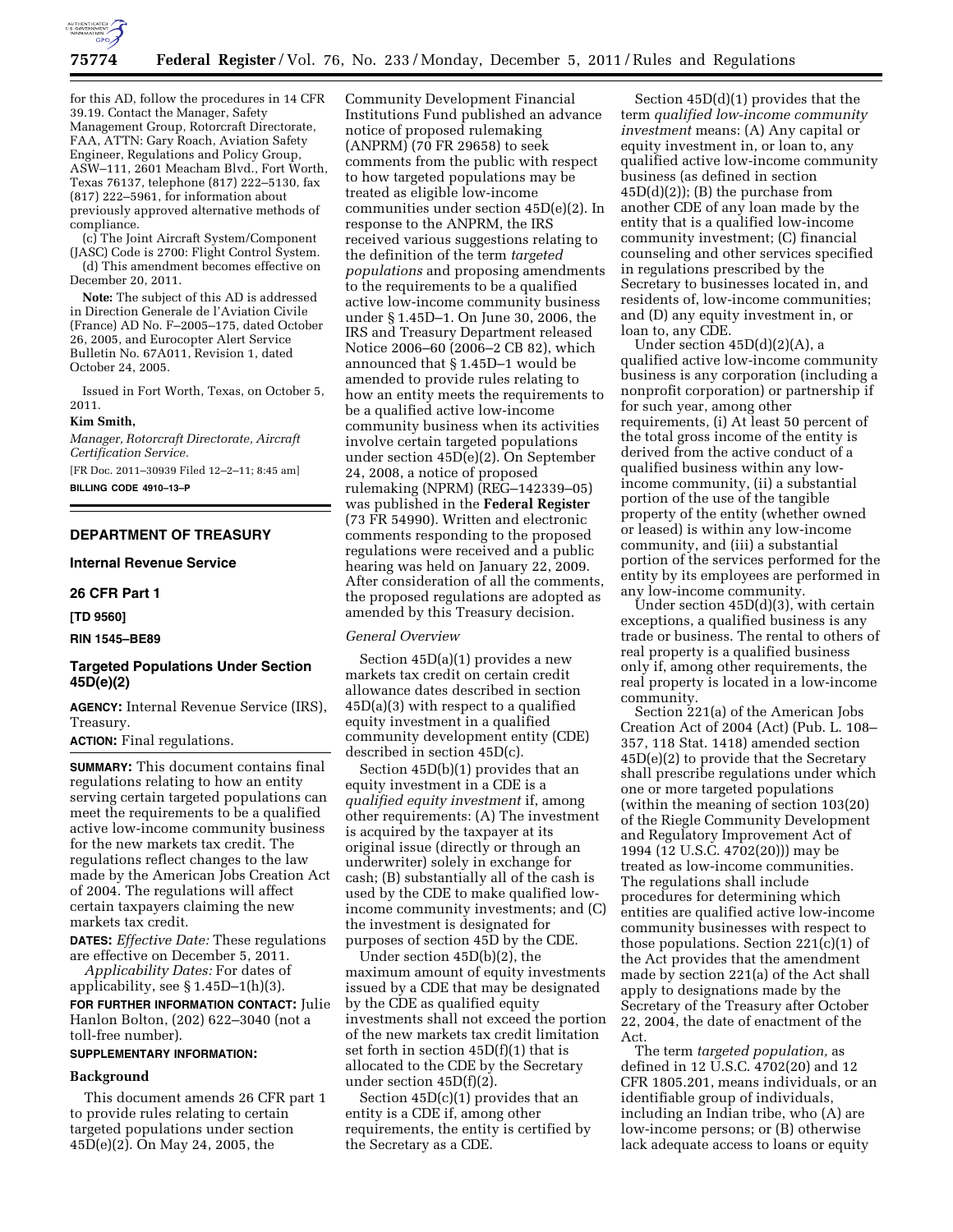investments. Under 12 U.S.C. 4702(17) as interpreted by 12 CFR 1805.104, the term *low-income* means having an income, adjusted for family size, of not more than (A) for metropolitan areas, 80 percent of the area median family income; and (B) for non-metropolitan areas, the greater of (i) 80 percent of the area median family income; or (ii) 80 percent of the statewide nonmetropolitan area median family income.

Section 101(a) of the Gulf Opportunity Zone Act of 2005 (Pub. L. 109–135, 119 Stat. 2577) added new sections 1400M and 1400N to the Code. Section 1400M(1) provides that the Gulf Opportunity Zone (GO Zone) is that portion of the Hurricane Katrina disaster area determined by the President to warrant individual or individual and public assistance from the Federal Government under the Robert T. Stafford Disaster Relief and Emergency Assistance Act (the Act) by reason of Hurricane Katrina.

Section 1400M(2) provides that the Hurricane Katrina disaster area is an area with respect to which a major disaster has been declared by the President before September 14, 2005, under section 401 of the Act by reason of Hurricane Katrina. After determination by the President that a disaster area warrants assistance pursuant to the Act, the Federal Emergency Management Agency (FEMA) makes damage assessments. The categories for damage assessment in the wake of a hurricane are: flooded area, saturated area, limited damage, moderate damage, extensive damage, and catastrophic damage.

Under section 1400N(m)(1), a CDE shall be eligible for an allocation under section 45D(f)(2) of the increase in the new markets tax credit limitation described in section 1400N(m)(2) only if a significant mission of the CDE is the recovery and redevelopment of the GO Zone. Section 1400N(m)(2) provides that the new markets tax credit limitation otherwise determined under section  $45D(f)(1)$  shall be increased by an amount equal to \$300,000,000 for 2005 and 2006 and \$400,000,000 for 2007, to be allocated among CDEs to make qualified low-income community investments within the GO Zone.

Under section 45D(b)(1), a qualified equity investment does not include any equity investment issued by a CDE more than 5 years after the date the entity receives an allocation under section  $45D(f)$ . Under section  $45D(f)(3)$ , if the new markets tax credit limitation for any calendar year exceeds the aggregate amount allocated under section 45D(f)(2) for the year, then the

limitation for the succeeding calendar year is increased by the amount of the excess. However, no amount may be carried to any calendar year after 2016.

# **Summary of Comments and Explanation of Provisions**

## *Ownership Requirement and Non-Profit Businesses*

Generally, the proposed regulations provide that an entity will not be treated as a qualified active low-income community business for low-income targeted populations unless (*i*) At least 50 percent of the entity's total gross income for any taxable year is derived from sales, rentals, services, or other transactions with individuals who are low-income persons for purposes of section 45D(e)(2) (the 50-percent grossincome requirement), (*ii*) at least 40 percent of the entity's employees are individuals who are low-income persons for purposes of section 45D(e)(2), or (*iii*) at least 50 percent of the entity is owned by individuals who are low-income persons for purposes of section  $45D(e)(2)$ .

Commentators recommended that the ownership requirement for being treated as a qualified active low-income community business for low-income targeted populations under the proposed regulations be amended to accommodate non-profit businesses that are not individually owned. Commentators suggested that if a nonprofit business can document that at least 20 percent of its board, with a minimum of two board members, are low-income persons or represent lowincome targeted populations, then the non-profit business should be treated as satisfying the ownership requirement.

The final regulations do not adopt this recommendation because, if a non-profit business does not derive at least 50 percent of its gross income from sales, rentals, services, or other transactions with low-income persons, or if at least 40 percent of the non-profit business' employees are not low-income persons, then the non-profit business is not adequately serving targeted populations solely because 20 percent or more of its board members are low-income persons.

#### *Start-Up or Expanding Businesses*

Commentators requested that, in order to accommodate start-up entities, the final regulations should provide a rule allowing an entity to meet the requirements to be a qualified active low-income community business for low-income targeted populations if the CDE reasonably expects that the entity will generate revenues within three years after the date the CDE makes the

investment in, or loan to, that entity. If an entity serving targeted populations chooses to apply the 50-percent grossincome requirement rather than the employee requirement or the ownership requirement, then the commentators' suggestion could potentially allow an entity to be a qualified active lowincome community business for three years without having to meet any requirement. As stated in the preamble of the proposed regulations, this result is clearly inappropriate. Therefore, the final regulations do not adopt the commentators' suggestion. In addition, the final regulations clarify that the three-year active conduct of a trade or business safe harbor in § 1.45D–  $1(d)(4)(iv)(A)$  does not apply to the 50percent gross-income requirement.

#### *Documenting Low-Income Persons*

The IRS and Treasury Department specifically requested comments on what measure of income should be used to determine an individual's income for purposes of the definition of lowincome persons found in the proposed regulations. The proposed regulations asked whether the measure of income should be the same as the measure of income used by the U.S. Census Bureau, the measure of income on the Form 1040, or the measure of income in 24 CFR part 5, which is used for certain Department of Housing and Urban Development (HUD) programs and other Federal programs.

Two commentators recommended that the IRS and Treasury Department accept as a proxy for income documentation proof of an individual's participation in other federal programs targeted specifically to low-income individuals and families. The final regulations do not adopt the commentators' recommendation because, as stated in the proposed regulations, the IRS and Treasury Department have not analyzed other Federal programs to determine whether they meet the statutory requirements under section 45D(e), and whether the programs currently meeting the requirements will continue to do so in the future.

Another commentator recommended that the IRS and Treasury Department allow an entity to measure income using any reasonable method including measures of income by the U.S. Census Bureau, Form 1040, or the HUD rules in 24 CFR part 5. If one measure must be used, the commentator recommended using the HUD rules because they are consistent with low-income determinations used for the Section 8 rental voucher program and the lowincome housing tax credit under section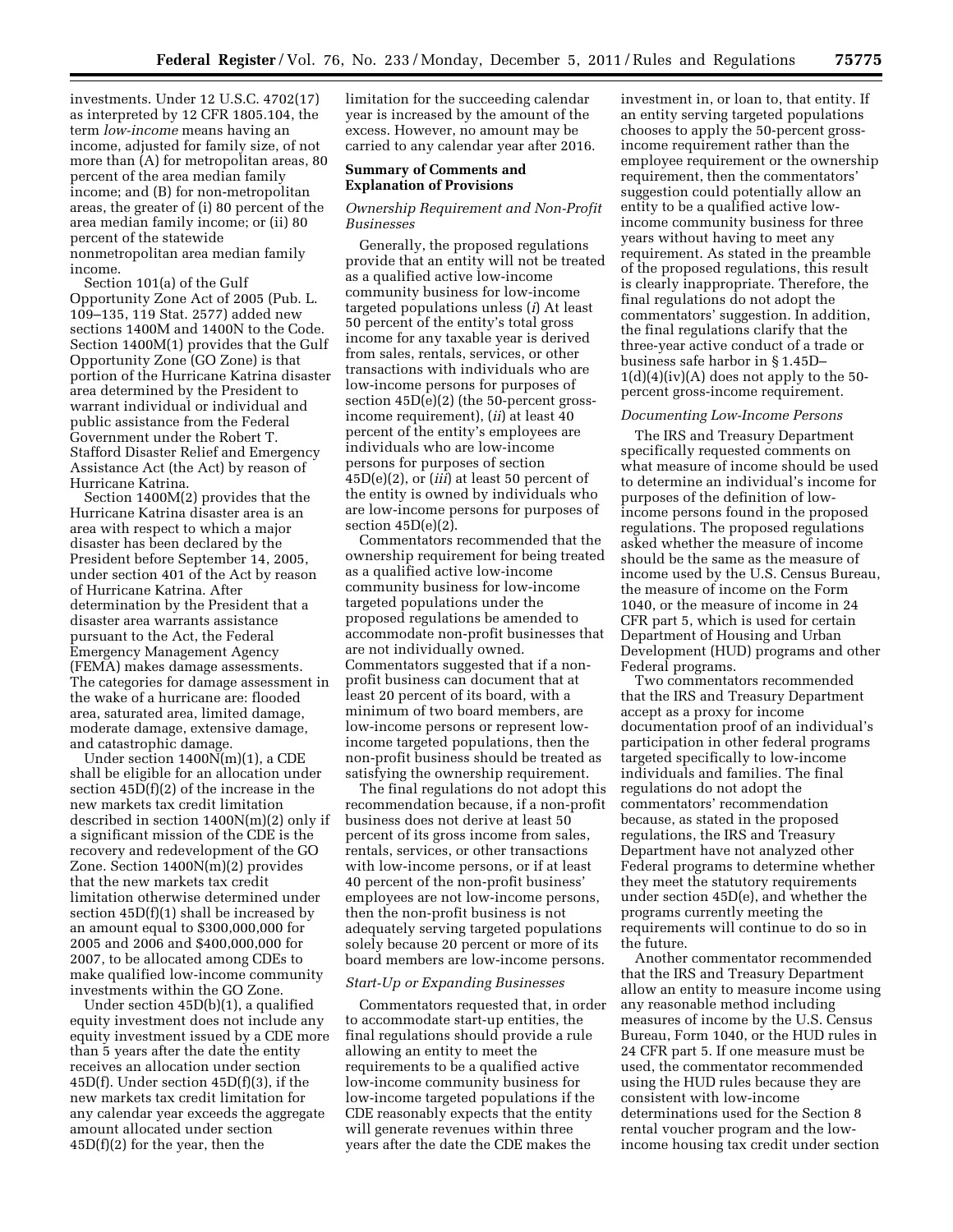42. The final regulations adopt this commentator's recommendation that an entity may use any of the three stated methods. Specifically, the final regulations allow an individual's family income to be determined using household income as measured by the U.S. Census Bureau or HUD, or using the individual's total family income as reported on Form(s) 1040. An individual's family income includes the income of any member of the individual's family (as defined in section 267(c)(4)) if the family member resides with the individual regardless of whether the family member files a separate return. Lastly, the final regulations incorporate the preamble language in the proposed regulations that provides additional detail on what estimates may be relied upon in determining the applicable income limitation for *area median family income.* 

# *Items Included in Gross Income*

A commentator requested that the final regulations conclude that the term *derived from* in the proposed regulations includes gross income derived from payments made directly by low-income persons to an entity and amounts and contributions of property or services provided to the entity for the benefit of low-income persons. Another commentator recommended that only operating revenue should be included for the purpose of meeting the 50 percent gross-income requirement.

The final regulations adopt the first commentator's recommendation that the term *derived from* includes gross income derived from both payments made directly by low-income persons to the entity and money and the fair market value of contributions of property or services provided to the entity primarily for the benefit of lowincome persons. However, persons providing the money and contributions cannot receive a direct benefit from the entity (notably, a contribution that benefits the general public is not a direct benefit). Accordingly, an entity's total gross income derived from transactions with low-income persons for purposes of section 45D(e)(2) can include Federal, state, or local grants, charitable donations, or in-kind contributions, as well as collected fees, insurance reimbursements, and other sources of income as long as these payments and contributions are provided for the benefit of low-income persons on an individual basis or as a class of individuals. If an entity receiving such payments can document that those amounts are legally required to be paid on behalf of individuals that

meet the definition of low-income persons, the amounts may be treated as derived from transactions with lowincome persons. The second commentator's suggestion to limit a gross income consideration to operating revenue is too restrictive because any money, property, or services provided to the entity may be provided to the entity for the benefit of low-income persons.

# *Owners*

The proposed regulations provide that the determination of whether an owner is a low-income person must be made at the time the qualified low-income community investment is made. If an owner is a low-income person at the time the qualified low-income community investment is made, that owner is considered a low-income person for purposes of section 45D(e)(2) throughout the time the ownership interest is held by that owner. A commentator suggested that the rule locking in an owner's status as a lowincome person as of the time of investment should be similarly applied to low-income persons who acquire an ownership interest after the time the qualified low-income community investment is made. The final regulations adopt this suggestion by locking in the status of an owner as a low-income person at the time the qualified low-income community investment is made or at the time the ownership interest is acquired by the owner, whichever is later.

#### *Rental to Others of Real Property*

Commentators requested clarification on the 50-percent gross-income requirement under the proposed regulations for an entity whose sole business is the rental to others of real property. Because an entity whose sole business is the rental to others of real property will often not have employees, the entity will have to satisfy the 50 percent gross-income requirement or the ownership requirement for low-income targeted populations. To satisfy the 50 percent gross-income requirement, the proposed regulations require that the entity must derive gross income solely from low-income individuals. However, in the case of an entity engaged solely in the rental of property, the entity's gross income would only be derived from rents, and in many instances, the tenants are not individuals as required under the proposed regulations. Thus, commentators recommend that the 50 percent gross-income requirement be deemed satisfied if at least 50 percent of gross rental income is derived from tenants that are low-income individuals and entities that are qualified active

low-income community businesses for low-income targeted populations. The final regulations adopt a rule similar to this recommendation by providing a special rule that generally treats an entity whose sole business is the rental to others of real property as satisfying the 50-percent gross-income requirement if the entity is treated as being located in a low-income community.

## *Gross Income—Fair Market Value of Sales, Rentals, Services, or Other Transactions*

The IRS and Treasury Department specifically requested comments in the proposed regulations on the question of whether the 50-percent gross-income requirement should be modified to include the fair market value of goods and services provided to low-income persons at reduced fees. Commentators responded by stating that a CDE should have the option to include the fair market value of goods and services provided to low-income persons for purposes of the 50-percent gross-income requirement. The final regulations adopt the commentator's suggestion but limit the rule to an entity with gross income that is derived from sales, rentals, services, or other transactions with both non low-income persons and lowincome persons. The entity may treat the value of the sales, rentals, services, or other transactions with low-income persons at fair market value even if the low-income persons do not pay fair market value.

# *Individuals or Groups That Otherwise Lack Adequate Access to Loans or Equity Investments*

Commentators have asked that the IRS and the Treasury Department consider defining particular individuals or groups of individuals as lacking adequate access to loans or equity investments. Although the IRS and the Treasury Department cannot include new rules describing additional targeted populations in these final regulations, taxpayers are hereby invited to submit comments: (1) Identifying individuals or groups that may be considered to lack adequate access to loans or equity investments, (2) describing the reasons such individuals or group of individuals qualify as lacking adequate access to loans or equity investments, and (3) suggesting ways for additional targeted populations rules to appropriately limit the definition of such individuals or group of individuals to ensure that the purposes of the targeted populations provision are not abused. Send submissions to: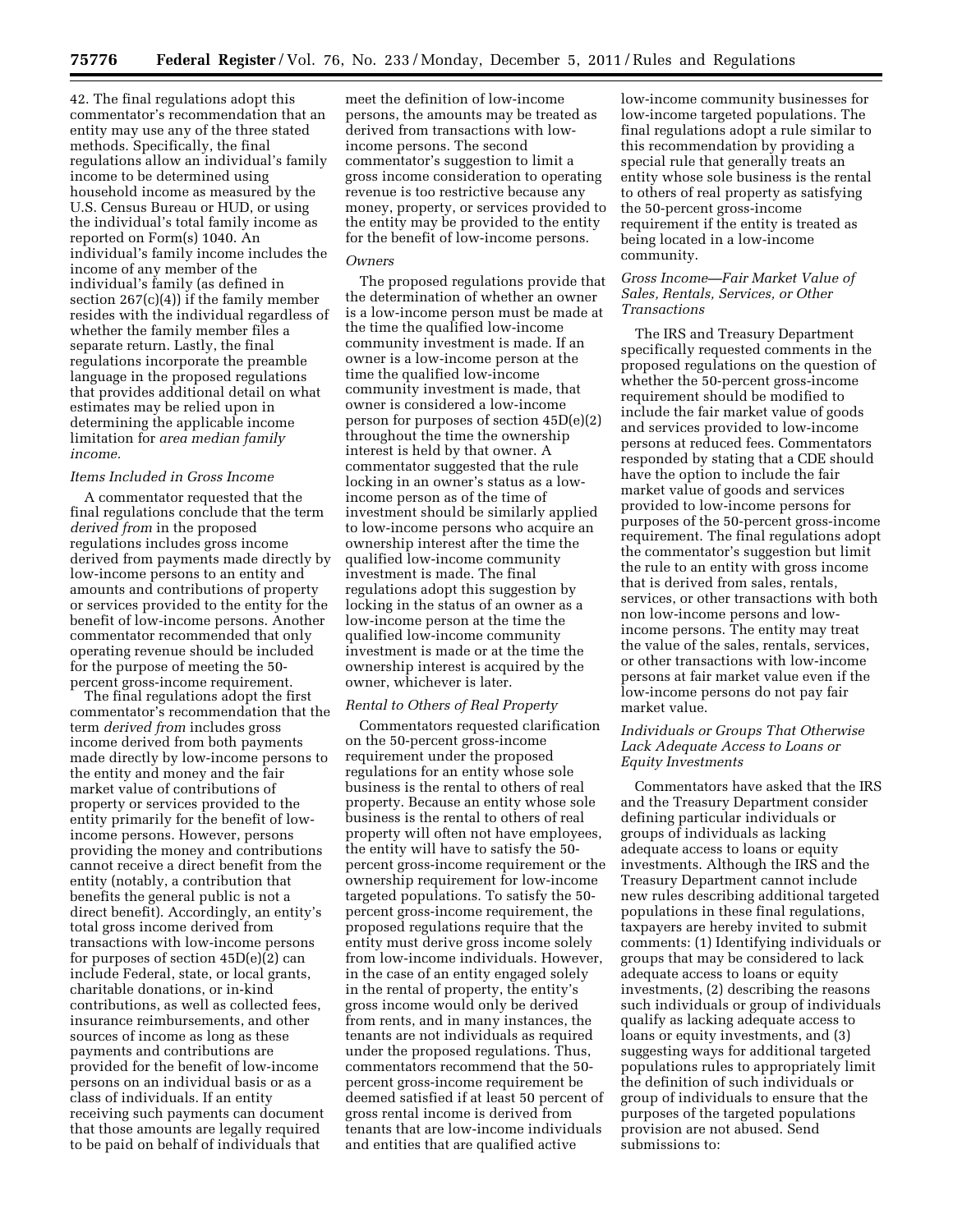Submissions to the Service submitted by U.S. mail: Internal Revenue Service, *Attn:* Julie Hanlon Bolton, CC:PSI:5, Room 5111, P.O. Box 7604, Ben Franklin Station, Washington, DC 20044.

Submissions to the Service submitted by a private delivery service: Internal Revenue Service, *Attn:* Julie Hanlon Bolton, CC:PSI:5, Room 5111, 1111 Constitution Ave. NW., Washington, DC 20224.

# **Effect on Other Documents**

Notice 2006–60 (2006–1 CB 82) is obsolete for taxable years ending on or after December 5, 2011.

#### **Special Analyses**

It has been determined that this Treasury decision is not a significant regulatory action as defined in Executive Order 12866, as supplemented by Executive Order 13563. Therefore, a regulatory assessment is not required. It has also been determined that section 553(b) of the Administrative Procedure Act (5 U.S.C. chapter 5) does not apply to these regulations. It is hereby certified that these regulations will not have a significant economic impact on a substantial number of small entities. This certification is based upon the fact that the final regulations provide a benefit to small entities in low-income communities from the proceeds of a tax credit because, consistent with legislative intent, the final regulations allow a tax credit to be claimed in situations where it was previously unavailable without the Secretary providing for such situations in final regulations. Accordingly, a Regulatory Flexibility Analysis under the provisions of the Regulatory Flexibility Act (5 U.S.C. chapter 6) is not required. Pursuant to section 7805(f) of the Code, the notice of proposed rulemaking was submitted to the Chief Counsel for Advocacy of the Small Business Administration for comment on its impact on small business.

# **Drafting Information**

The principal author of these regulations is Julie Hanlon Bolton with the Office of the Associate Chief Counsel (Passthroughs and Special Industries), IRS. However, other personnel from the IRS and Treasury Department participated in their development.

## **List of Subjects in 26 CFR Part 1**

Income taxes, Reporting and recordkeeping requirements.

# **Adoption of Amendments to the Regulations**

Accordingly, 26 CFR part 1 is amended as follows:

# **PART 1—INCOME TAXES**

■ **Paragraph 1.** The authority citation for part 1 is amended by adding an entry in numerical order to read in part as follows:

**Authority:** 26 U.S.C. 7805 \* \* \* Section 1.45D–1 also issued under 26 U.S.C.  $45D(e)(2)$  and (i); \* \*

■ **Par. 2.** Section 1.45D–0 is added to read as follows:

## **§ 1.45D–0 Table of contents.**

This section lists the paragraphs contained in § 1.45D–1. (a) Current year credit. (b) Allowance of credit. (1) In general. (2) Credit allowance date. (3) Applicable percentage. (4) Amount paid at original issue. (c) Qualified equity investment. (1) In general. (2) Equity investment. (3) Equity investments made prior to allocation. (i) In general. (ii) Exceptions. (A) Allocation applications submitted by August 29, 2002. (B) Other allocation applications. (iii) Failure to receive allocation. (iv) Initial investment date. (4) Limitations. (i) In general. (ii) Allocation limitation.

(5) Substantially all.

(i) In general.

(ii) Direct-tracing calculation.

(iii) Safe harbor calculation.

- (iv) Time limit for making
- investments.

(v) Reduced substantially-all

- percentage.
- (vi) Examples.
- (6) Aggregation of equity investments.
- (7) Subsequent purchasers.

(d) Qualified low-income community investments.

- (1) In general.
- (i) Investment in a qualified active

low-income community business. (ii) Purchase of certain loans from CDEs.

- (A) In general.
- (B) Certain loans made before CDE certification.
	- (C) Intermediary CDEs.
	- (D) Examples.
- (iii) Financial counseling and other services.
	- (iv) Investments in other CDEs.
	- (A) In general.
- (B) Examples.
- (2) Payments of, or for, capital, equity or principal.
- (i) In general.
- (ii) Subsequent reinvestments.
- (iii) Special rule for loans.
- (iv) Example.
- (3) Special rule for reserves.
- (4) Qualified active low-income
- community business.
	- (i) In general.
	- (A) Gross-income requirement.
	- (B) Use of tangible property.
	- (*1*) In general.
	- (*2*) Example.
	- (C) Services performed.
	- (D) Collectibles.
	- (E) Nonqualified financial property.
	- (*1*) In general.
	- (*2*) Construction of real property.
	- (ii) Proprietorships.
	- (iii) Portions of business.
	- (A) In general.
	- (B) Examples.
	- (iv) Active conduct of a trade or
- business.
	- (A) Special rule.
	- (B) Example.
	- (5) Qualified business.
	- (i) In general.
	- (ii) Rental of real property.
	- (iii) Exclusions.
	- (A) Trades or businesses involving
	- intangibles.
		- (B) Certain other trades or businesses.
		- (C) Farming.
		- (6) Qualifications.
		- (i) In general.
		- (ii) Control.
		- (A) In general.
		- (B) Definition of control.
		- (C) Disregard of control.
		- (7) Financial counseling and other
- services.
	- (8) Special rule for certain loans.
	- (i) In general.
	- (ii) Example.
	- (9) Targeted populations.
	- (i) Low-income persons.
	- (A) Definition.
	- (*1*) In general.
	- (*2*) Area median family income.
	- (*3*) Individual's family income.
	- (B) Qualified active low-income

community business requirements for

(C) 120-percent-income restriction.

(*2*) Population census tract location. (D) Rental of real property for low-

(*2*) Special rule for entities whose sole business is the rental to others of real

- low-income targeted populations.
- (*1*) In general.
- (*2*) Employee.
- (*3*) Owner.

(*1*) In general.

(*1*) In general.

property.

(*4*) Derived from. (*5*) Fair market value of sales, rentals, services, or other transactions.

income targeted populations.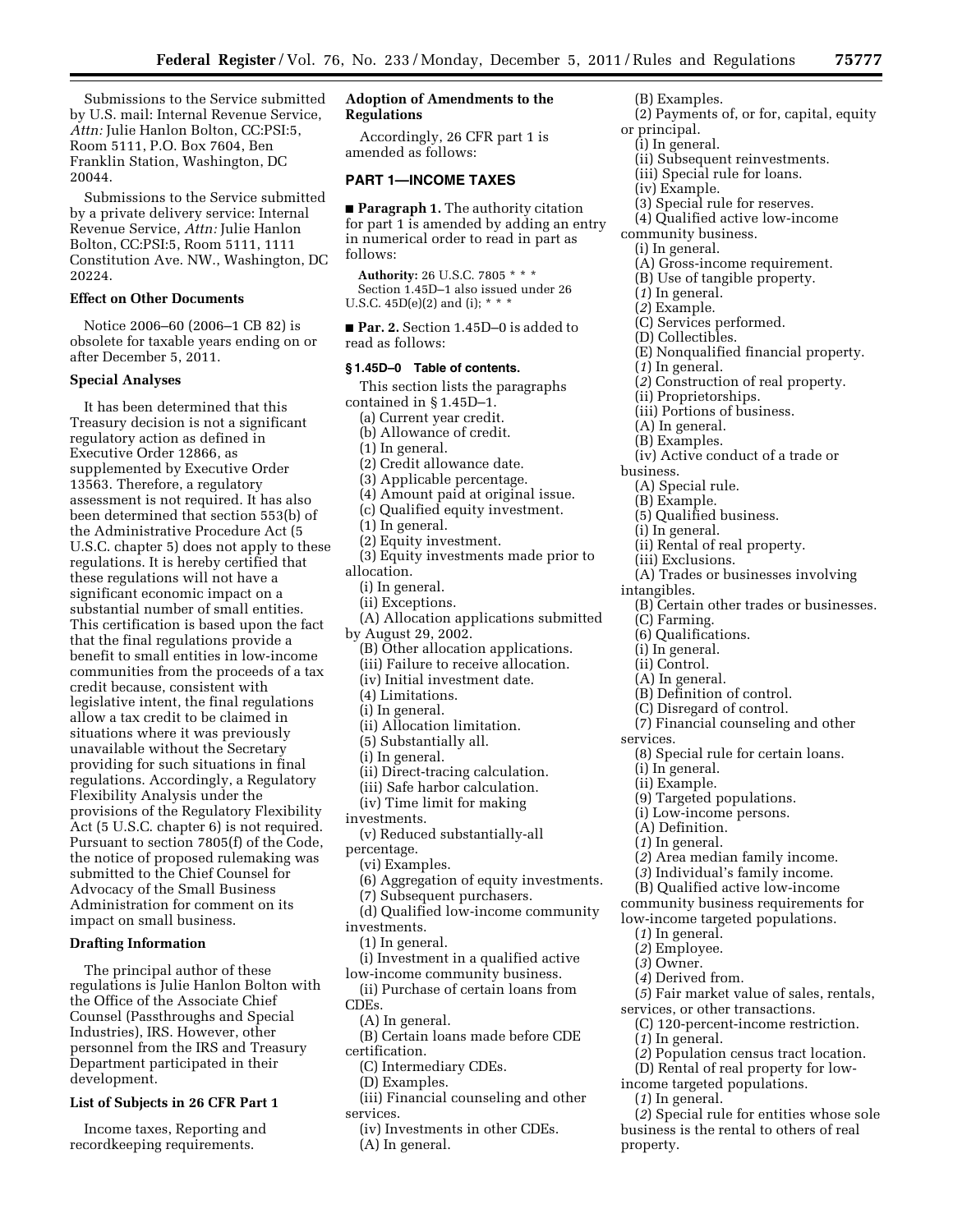(ii) Individuals who otherwise lack adequate access to loans or equity investments.

- (A) In general.
- (B) GO Zone Targeted Population.

(C) Qualified active low-income community business requirements for

the GO Zone Targeted Population. (*1*) In general.

- (*2*) Location.
- 
- (*i*) In general.
- (*ii*) Determination.
- (D) 200-percent-income restriction.
- (*1*) In general.
- (*2*) Population census tract location.
- (E) Rental of real property for the GO

Zone Targeted Population.

- (e) Recapture.
- (1) In general.
- (2) Recapture event.
- (3) Redemption.

(i) Equity investment in a C

corporation.

- (ii) Equity investment in an S corporation.
- - (iii) Capital interest in a partnership.
- (4) Bankruptcy. (5) Waiver of requirement or
- extension of time.
- (i) In general.
- (ii) Manner for requesting a waiver or extension.
- (iii) Terms and conditions.
- (6) Cure period.
- 
- (7) Example.
- (f) Basis reduction.
- (1) In general.
- (2) Adjustment in basis of interest in partnership or S corporation.
- (g) Other rules.
- (1) Anti-abuse.
- (2) Reporting requirements.
- (i) Notification by CDE to taxpayer.
- (A) Allowance of new markets tax credit.
	- (B) Recapture event.

(ii) CDE reporting requirements to Secretary.

(iii) Manner of claiming new markets tax credit.

- (iv) Reporting recapture tax.
- (3) Other Federal tax benefits.
- (i) In general.
- (ii) Low-income housing credit.
- (4) Bankruptcy of CDE.
- (h) Effective/applicability dates.
- (1) In general.
- (2) Exception for certain provisions.
- (3) Targeted populations. ■ **Par. 3.** Section 1.45D–1 is amended

by:

- 1. Revising paragraph (a).
- 2. Revising the first sentence in paragraph (b)(1).
- 3. Revising paragraph  $(d)(4)(i)$

introductory text.

■ 4. Adding a new sentence to the end of paragraph  $(d)(4)(i)(A)$ .

■ 5. Adding a new sentence to the end of paragraph (d)(4)(i)(B)(*1*).

- 6. Adding a new sentence to the end of paragraph  $(d)(4)(i)(C)$ .
- 7. Adding a new sentence at the end of paragraph  $(d)(4)(iv)(A)$ .
- $\blacksquare$  8. Adding new paragraph  $(d)(9)$ .
- 9. Revising the heading for paragraph

(h) and adding new paragraph (h)(3). The additions and revisions read as follows:

#### **§ 1.45D–1 New markets tax credit.**

(a) *Current year credit.* The current year general business credit under section 38(b)(13) includes the new markets tax credit under section 45D(a).

(b) \* \* \* (1) \* \* \* A taxpayer holding a qualified equity investment on a credit allowance date which occurs during the taxable year may claim the new markets tax credit determined under section 45D(a) and this section for such taxable year in an amount equal to the applicable percentage of the amount paid to a qualified community development entity (CDE) for such investment at its original issue. \* \* \*

- \* \* \* \* \*
- (d) \* \* \*
- $(4) * * * *$

(i) *In general.* The term *qualified active low-income community business*  means, with respect to any taxable year, a corporation (including a nonprofit corporation) or a partnership engaged in the active conduct of a qualified business (as defined in paragraph (d)(5) of this section), if the requirements of paragraphs  $(d)(4)(i)(A)$ ,  $(B)$ ,  $(C)$ ,  $(D)$ , and (E) of this section are met (or in the case of an entity serving targeted populations, if the requirements of paragraphs  $(d)(4)(i)(D)$ ,  $(E)$ , and  $(d)(9)(i)$ or (ii) of this section are met). Solely for purposes of this section, a nonprofit corporation will be deemed to be engaged in the active conduct of a trade or business if it is engaged in an activity that furthers its purpose as a nonprofit corporation.

 $(A)$  \* \* \* See paragraph  $(d)(9)$  of this section for rules relating to targeted populations.

 $(B) * *$ 

 $(1)$  \* \* \* See paragraph (d)(9) of this section for rules relating to targeted populations.

\* \* \* \* \*  $(C)$  \* \* \* See paragraph  $(d)(9)$  of this section for rules relating to targeted populations.

\* \* \* \* \* (iv) *Active conduct of a trade or business*—(A) \* \* \* This paragraph (d)(4)(iv) applies only for purposes of determining whether an entity is engaged in the active conduct of a trade or business and does not apply for purposes of determining whether the gross-income requirement under paragraph (d)(4)(i)(A), (d)(9)(i)(B)(*1*)(*i*), or (d)(9)(ii)(C)(*1*)(*i*) of this section is satisfied.

\* \* \* \* \*

(9) *Targeted populations.* For purposes of section 45D(e)(2), targeted populations that will be treated as a low-income community are individuals, or an identifiable group of individuals, including an Indian tribe, who are lowincome persons as defined in paragraph (d)(9)(i) of this section or who are individuals who otherwise lack adequate access to loans or equity investments as defined in paragraph  $(d)(9)(ii)$  of this section.

(i) *Low-income persons*—(A) *Definition*—(*1*) *In general.* For purposes of section 45D(e)(2) and this paragraph (d)(9), an individual shall be considered to be low-income if the individual's family income, adjusted for family size, is not more than—

(*i*) For metropolitan areas, 80 percent of the area median family income; and

(*ii*) For non-metropolitan areas, the greater of 80 percent of the area median family income, or 80 percent of the statewide non-metropolitan area median family income.

(*2*) *Area median family income.* For purposes of paragraph (d)(9)(i)(A)(*1*) of this section, *area median family income*  is determined in a manner consistent with the determinations of median family income under section 8 of the Housing Act of 1937, as amended. Taxpayers must use the annual estimates of median family income released by the Department of Housing and Urban Development (HUD) and may rely on those figures until 45 days after HUD releases a new list of income limits, or until HUD's effective date for the new list, whichever is later.

(*3*) *Individual's family income.* For purposes of paragraph (d)(9)(i)(A)(*1*) of this section, an individual's family income is determined using any one of the following three methods for measuring family income:

(*i*) Household income as measured by the U.S. Census Bureau,

(*ii*) Adjusted gross income under section 62 as reported on Internal Revenue Service Form 1040. Adjusted gross income must include the adjusted gross income of any member of the individual's family (as defined in section 267(c)(4)) if the family member resides with the individual regardless of whether the family member files a separate return,

(*iii*) Household income determined under section 8 of the Housing Act of 1937, as amended.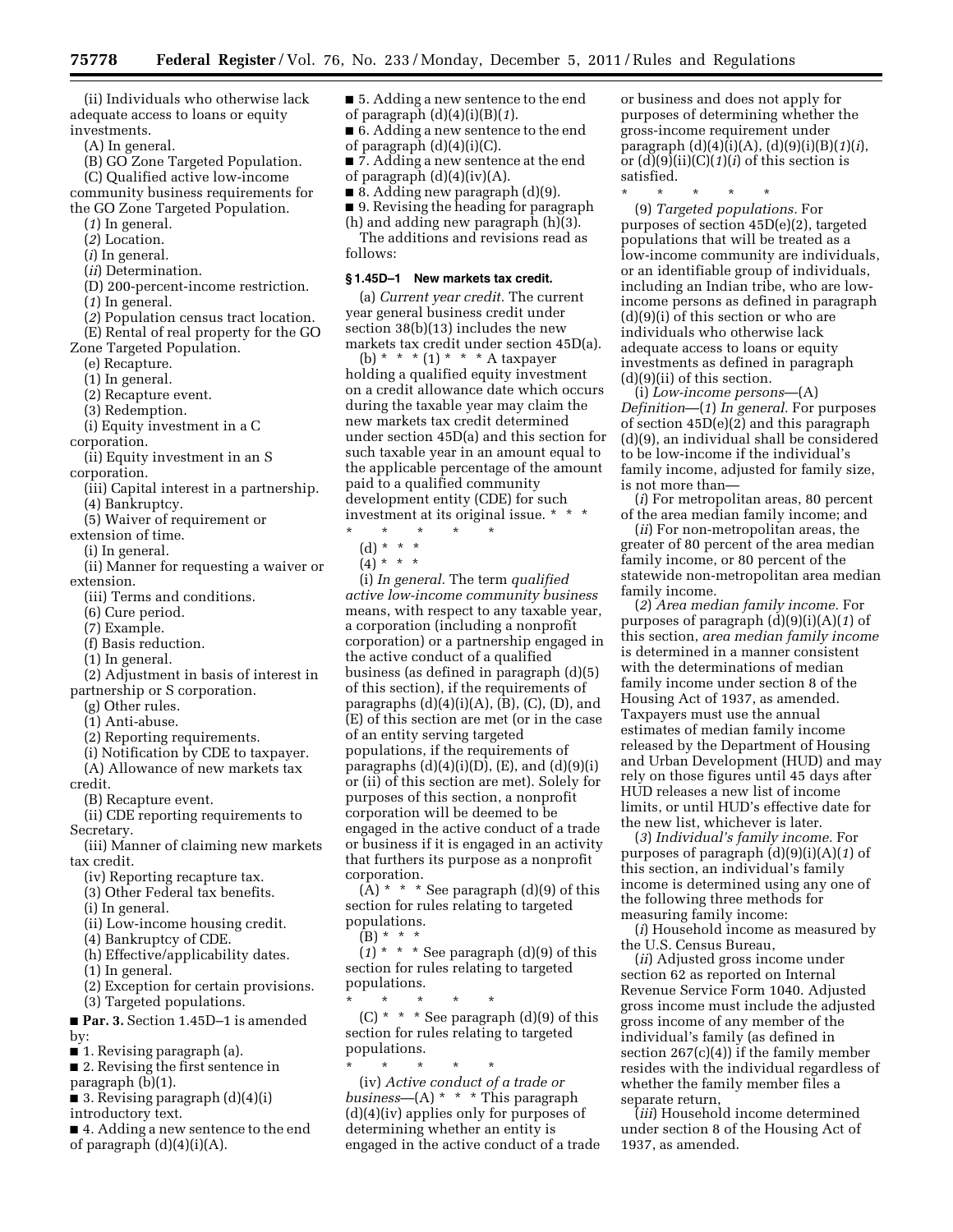(B) *Qualified active low-income community business requirements for low-income targeted populations*—(*1*) *In general.* An entity will not be treated as a qualified active low-income community business for low-income targeted populations unless—

(*i*) Except as provided in paragraph  $(d)(9)(i)(D)(2)$  of this section, at least 50 percent of the entity's total gross income for any taxable year is derived from sales, rentals, services, or other transactions with individuals who are low-income persons for purposes of section 45D(e)(2) and this paragraph  $(d)(9)$ ;

(*ii*) At least 40 percent of the entity's employees are individuals who are lowincome persons for purposes of section  $45D(e)(2)$  and this paragraph  $(d)(9)$ ; or

(*iii*) At least 50 percent of the entity is owned by individuals who are lowincome persons for purposes of section  $45D(e)(2)$  and this paragraph  $(d)(9)$ .

(*2*) *Employee.* The determination of whether an employee is a low-income person must be made at the time the employee is hired. If the employee is a low-income person at the time of hire, that employee is considered a lowincome person for purposes of section  $45D(e)(2)$  and this paragraph  $(d)(9)$ throughout the time of employment, without regard to any increase in the employee's income after the time of hire.

(*3*) *Owner.* The determination of whether an owner is a low-income person must be made at the time the qualified low-income community investment is made, or at the time the ownership interest is acquired by the owner, whichever is later. If an owner is a low-income person at the time the qualified low-income community investment is made or at the time the ownership interest is acquired by the owner, whichever is later, that owner is considered a low-income person for purposes of section 45D(e)(2) and this paragraph (d)(9) throughout the time the ownership interest is held by that owner.

(*4*) *Derived from.* For purposes of paragraph (d)(9)(i)(B)(*1*)(*i*) of this section, the term *derived from* includes gross income derived from:

(*i*) Payments made directly by lowincome persons to the entity; and

(*ii*) Money and the fair market value of property or services provided to the entity primarily for the benefit of lowincome persons, but only if the persons providing the money, property, or services do not receive a direct benefit from the entity (for this purpose, a contribution that benefits the general public is not a direct benefit).

(*5*) *Fair market value of sales, rentals, services, or other transactions.* For purposes of paragraph (d)(9)(i)(B)(*1*)(*i*) of this section, an entity with gross income that is derived from sales, rentals, services, or other transactions with both non low-income persons and low-income persons may treat the gross income derived from the sales, rentals, services, or other transactions with lowincome persons as including the full fair market value even if the low-income persons do not pay fair market value.

(C) *120-percent-income restriction*— (*1*) *In general*—(*i*) In no case will an entity be treated as a qualified active low-income community business under paragraph (d)(9)(i) of this section if the entity is located in a population census tract for which the median family income exceeds 120 percent of, in the case of a tract not located within a metropolitan area, the statewide median family income, or in the case of a tract located within a metropolitan area, the greater of statewide median family income or metropolitan area median family income (120-percent-income restriction).

(*ii*) The 120-percent-income restriction shall not apply to an entity located within a population census tract with a population of less than 2,000 if such tract is not located in a metropolitan area.

(*iii*) The 120-percent-income restriction shall not apply to an entity located within a population census tract with a population of less than 2,000 if such tract is located in a metropolitan area and more than 75 percent of the tract is zoned for commercial or industrial use. For this purpose, the 75 percent calculation should be made using the area of the population census tract. For purposes of this paragraph (d)(9)(i)(C)(*1*)(*iii*), property for which commercial or industrial use is a permissible zoning use will be treated as zoned for commercial or industrial use.

(*2*) *Population census tract location*— (*i*) For purposes of the 120-percentincome restriction, an entity will be considered to be located in a population census tract for which the median family income exceeds 120 percent of the applicable median family income under paragraph (d)(9)(i)(C)(*1*)(*i*) of this section (non-qualifying population census tract) if at least 50 percent of the total gross income of the entity is derived from the active conduct of a qualified business (as defined in paragraph (d)(5) of this section) within one or more non-qualifying population census tracts (non-qualifying gross income amount); at least 40 percent of the use of the tangible property of the entity (whether owned or leased) is

within one or more non-qualifying population census tracts (non-qualifying tangible property usage); and at least 40 percent of the services performed for the entity by its employees are performed in one or more non-qualifying population census tracts (non-qualifying services performance).

(*ii*) The entity is considered to have the non-qualifying gross income amount if the entity has non-qualifying tangible property usage or non-qualifying services performance of at least 50 percent instead of 40 percent.

(*iii*) If the entity has no employees, the entity is considered to have the nonqualifying gross income amount and non-qualifying services performance if at least 85 percent of the use of the tangible property of the entity (whether owned or leased) is within one or more non-qualifying population census tracts.

(D) *Rental of real property for lowincome targeted populations*—(*1*) *In general.* An entity that rents to others real property for low-income targeted populations and that otherwise satisfies the requirements to be a qualified business under paragraph (d)(5) of this section will be treated as located in a low-income community for purposes of paragraph (d)(5)(ii) of this section if at least 50 percent of the entity's total gross income is derived from rentals to individuals who are low-income persons for purposes of section  $45D(e)(2)$  and this paragraph  $(d)(9)$  or rentals to a qualified active low-income community business that meets the requirements for low-income targeted populations under paragraphs (d)(9)(i)(B)(*1*)(*i*) or (*ii*) and (d)(9)(i)(B)(*2*) of this section.

(*2*) *Special rule for entities whose sole business is the rental to others of real property.* If an entity's sole business is the rental to others of real property under paragraph (d)(9)(i)(D)(*1*) of this section, then the gross income requirement in paragraph  $(d)(9)(i)(B)(1)(i)$  of this section will be considered satisfied if the entity is treated as being located in a low-income community under paragraph (d)(9)(i)(D)(*1*) of this section.

(ii) *Individuals who otherwise lack adequate access to loans or equity investments*—(A) *In general.* Paragraph  $(d)(9)(ii)$  of this section may be applied only with regard to qualified lowincome community investments made under the increase in the new markets tax credit limitation pursuant to section 1400N(m)(2). Therefore, only CDEs with a significant mission of recovery and redevelopment of the Gulf Opportunity Zone (GO Zone) that receive an allocation from the increase described in section 1400N(m)(2) may make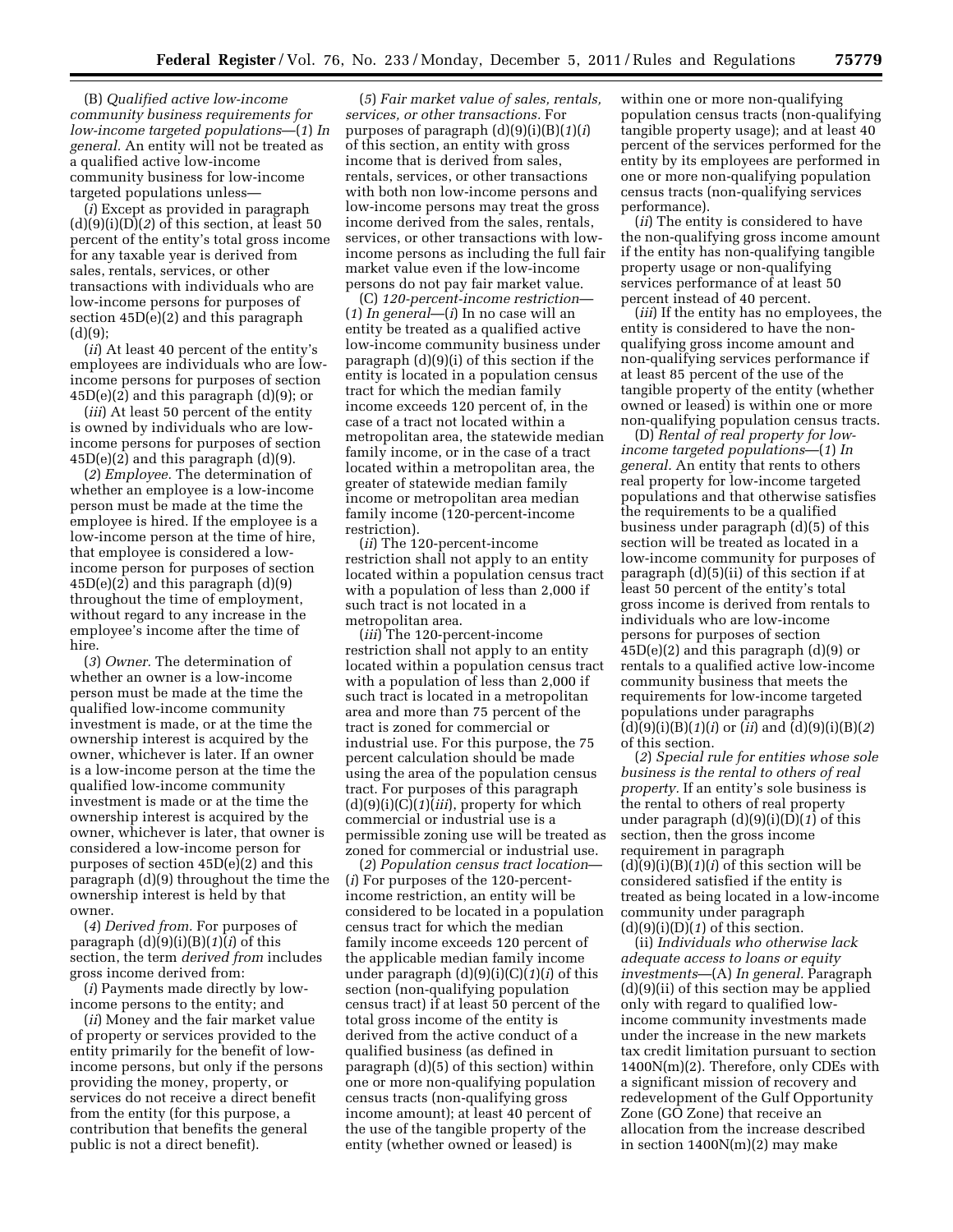qualified low-income community investments from that allocation pursuant to the rules in paragraph (d)(9)(ii) of this section.

(B) *GO Zone Targeted Population.* For purposes of the targeted populations rules under section 45D(e)(2), an individual otherwise lacks adequate access to loans or equity investments only if the individual was displaced from his or her principal residence as a result of Hurricane Katrina or the individual lost his or her principal source of employment as a result of Hurricane Katrina (GO Zone Targeted Population). In order to meet this definition, the individual's principal residence or principal source of employment, as applicable, must have been located in a population census tract within the GO Zone that contains one or more areas designated by the Federal Emergency Management Agency (FEMA) as flooded, having sustained extensive damage, or having sustained catastrophic damage as a result of Hurricane Katrina.

(C) *Qualified active low-income community business requirements for the GO Zone Targeted Population*—(*1*) *In general.* An entity will not be treated as a qualified active low-income community business for the GO Zone Targeted Population unless—

(*i*) At least 50 percent of the entity's total gross income for any taxable year is derived from sales, rentals, services, or other transactions with the GO Zone Targeted Population, low-income persons as defined in paragraph (d)(9)(i) of this section, or some combination thereof;

(*ii*) At least 40 percent of the entity's employees consist of the GO Zone Targeted Population, low-income persons as defined in paragraph (d)(9)(i) of this section, or some combination thereof; or

(*iii*) At least 50 percent of the entity is owned by the GO Zone Targeted Population, low-income persons as defined in paragraph (d)(9)(i) of this section, or some combination thereof.

(*2*) *Location*—(*i*) *In general.* In order to be a qualified active low-income community business under paragraph  $(d)(9)(ii)(C)$  of this section, the entity must be located in a population census tract within the GO Zone that contains one or more areas designated by FEMA as flooded, having sustained extensive damage, or having sustained catastrophic damage as a result of Hurricane Katrina (qualifying population census tract).

(*ii*) *Determination*—For purposes of the preceding paragraph, an entity will be considered to be located in a qualifying population census tract if at

least 50 percent of the total gross income of the entity is derived from the active conduct of a qualified business (as defined in paragraph (d)(5) of this section) within one or more qualifying population census tracts (gross income requirement); at least 40 percent of the use of the tangible property of the entity (whether owned or leased) is within one or more qualifying population census tracts (use of tangible property requirement); and at least 40 percent of the services performed for the entity by its employees are performed in one or more qualifying population census tracts (services performed requirement). The entity is deemed to satisfy the gross income requirement if the entity satisfies the use of tangible property requirement or the services performed requirement on the basis of at least 50 percent instead of 40 percent. If the entity has no employees, the entity is deemed to satisfy the services performed requirement and the gross income requirement if at least 85 percent of the use of the tangible property of the entity (whether owned or leased) is within one or more qualifying population census tracts.

(D) *200-percent-income restriction*— (*1*) *In general*—(*i*) In no case will an entity be treated as a qualified active low-income community business under paragraph (d)(9)(ii) of this section if the entity is located in a population census tract for which the median family income exceeds 200 percent of, in the case of a tract not located within a metropolitan area, the statewide median family income, or, in the case of a tract located within a metropolitan area, the greater of statewide median family income or metropolitan area median family income (200-percent-income restriction).

(*ii*) The 200-percent-income restriction shall not apply to an entity located within a population census tract with a population of less than 2,000 if such tract is not located in a metropolitan area.

(*iii*) The 200-percent-income restriction shall not apply to an entity located within a population census tract with a population of less than 2,000 if such tract is located in a metropolitan area and more than 75 percent of the tract is zoned for commercial or industrial use. For this purpose, the 75 percent calculation should be made using the area of the population census tract. For purposes of this paragraph (d)(9)(ii)(D)(*1*)(*iii),* property for which commercial or industrial use is a permissible zoning use will be treated as zoned for commercial or industrial use.

(*2*) *Population census tract location*— (*i*) For purposes of the 200-percentincome restriction, an entity will be considered to be located in a population census tract for which the median family income exceeds 200 percent of the applicable median family income under paragraph (d)(9)(ii)(D)(*1*)(*i*) of this section (non-qualifying population census tract) if—at least 50 percent of the total gross income of the entity is derived from the active conduct of a qualified business (as defined in paragraph (d)(5) of this section) within one or more non-qualifying population census tracts (non-qualifying gross income amount); at least 40 percent of the use of the tangible property of the entity (whether owned or leased) is within one or more non-qualifying population census tracts (non-qualifying tangible property usage); and at least 40 percent of the services performed for the entity by its employees are performed in one or more non-qualifying population census tracts (non-qualifying services performance).

(*ii*) The entity is considered to have the non-qualifying gross income amount if the entity has non-qualifying tangible property usage or non-qualifying services performance of at least 50 percent instead of 40 percent.

(*iii*) If the entity has no employees, the entity is considered to have the nonqualifying gross income amount and non-qualifying services performance if at least 85 percent of the use of the tangible property of the entity (whether owned or leased) is within one or more non-qualifying population census tracts.

(E) *Rental of real property for the GO Zone Targeted Population.* The rental to others of real property for the GO Zone Targeted Population that otherwise satisfies the requirements to be a qualified business under paragraph (d)(5) of this section will be treated as located in a low-income community for purposes of paragraph (d)(5)(ii) of this section if at least 50 percent of the entity's total gross income is derived from rentals to the GO Zone Targeted Population, rentals to low-income persons as defined in paragraph (d)(9)(i) of this section, or rentals to a qualified active low-income community business that meets the requirements for the GO Zone Targeted Population under paragraph  $(d)(9)(ii)(C)(1)(i)$  or  $(ii)$  of this section.

\* \* \* \* \* (h) *Effective/applicability dates.* 

\* \* \* \* \* (3) *Targeted populations.* The rules in paragraph (d)(9) of this section and the last sentence in paragraph (d)(4)(iv)(A) of this section apply to taxable years ending on or after December 5, 2011. A taxpayer may apply the rules in